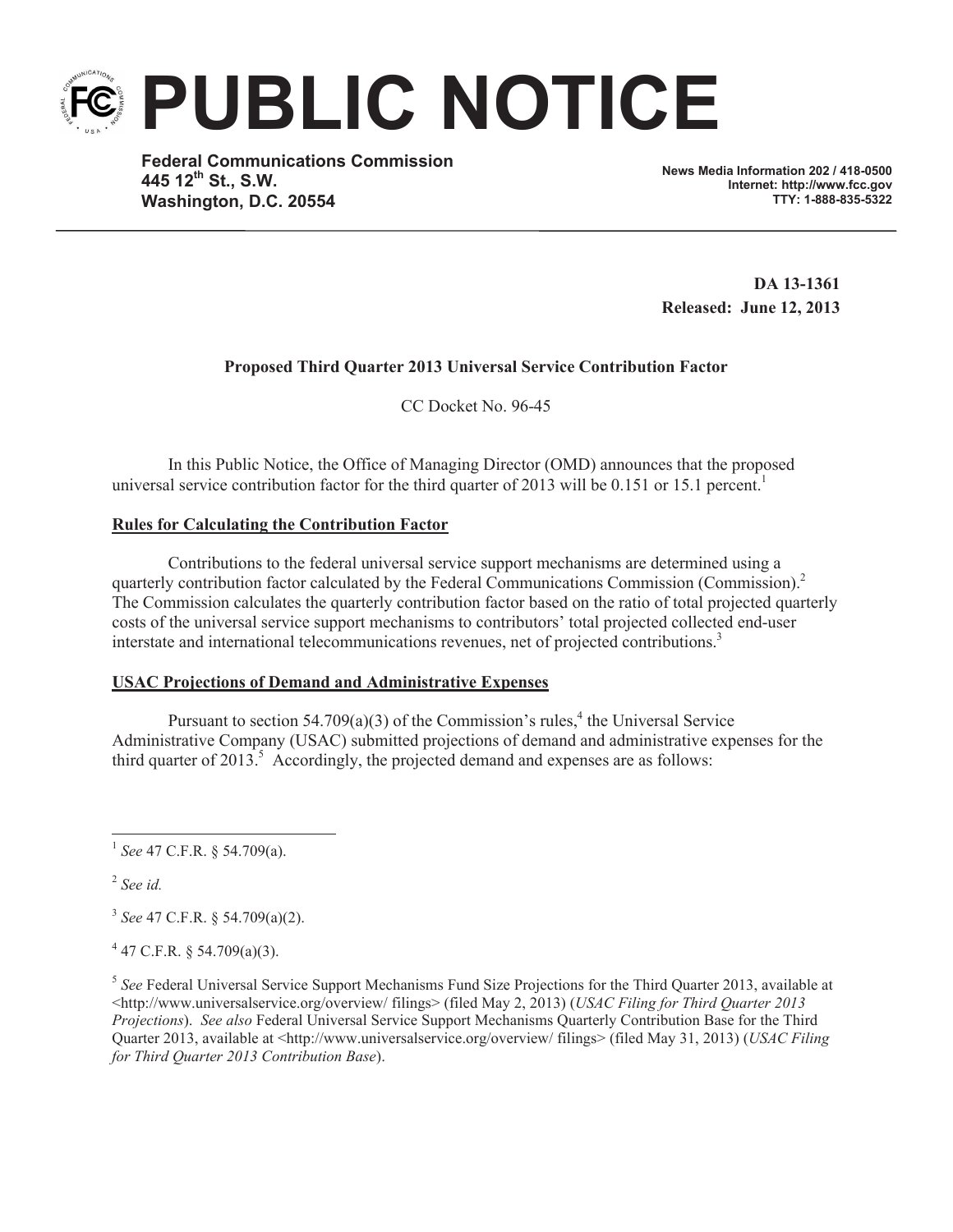| Program Demand        | Projected<br>Program<br>Support | Admin.<br>Expenses | Application<br>Of Interest<br>Income | Application of<br>True-Ups $&$<br>Adjustments | <b>Total Program</b><br>Collection<br>(Revenue)<br>Requirement) |
|-----------------------|---------------------------------|--------------------|--------------------------------------|-----------------------------------------------|-----------------------------------------------------------------|
| Schools and Libraries | 572.27                          | 22.81              | (3.32)                               | (7.95)                                        | 583.81                                                          |
| Rural Health Care     | 52.92                           | 4.85               | (0.24)                               | (0.41)                                        | 57.12                                                           |
| High-Cost             | 1,125.00                        | 7.66               | (0.79)                               | (17.42)                                       | 1,114.45                                                        |
| Low Income            | 445.25                          | 8.71               | (0.17)                               | (117.02)                                      | 336.77                                                          |
| <b>TOTAL</b>          | 2,195.44                        | 44.03              | (4.52)                               | (142.80)                                      | 2,092.15                                                        |

(\$ millions)

## **USAC Projections of Industry Revenues**

USAC submitted projected collected end-user telecommunications revenues for July through September 2013 based on information contained in the Third Quarter 2013 Telecommunications Reporting Worksheet (FCC Form  $499-Q$ ).<sup>6</sup> The amount is as follows:

Total Projected Collected Interstate and International End-User Telecommunications Revenues for Third Quarter 2013: \$16.101000 billion.

## **Adjusted Contribution Base**

To determine the quarterly contribution base, we decrease the third quarter 2013 estimate of projected collected interstate and international end-user telecommunications revenues by the projected revenue requirement to account for circularity, and decrease the result by one percent to account for uncollectible contributions. Accordingly, the quarterly contribution base for the third quarter of 2013 is as follows:

Adjusted Quarterly Contribution Base for Universal Service Support Mechanism

Third Quarter 2013 Revenues - Projected Revenue Requirement - 1%

2

 $($16.101000 billion - $2.092150 billion) * 0.99$ 

\$13.868762 billion.

<sup>6</sup> *USAC Filing for Third Quarter 2013 Contribution Base* at 5.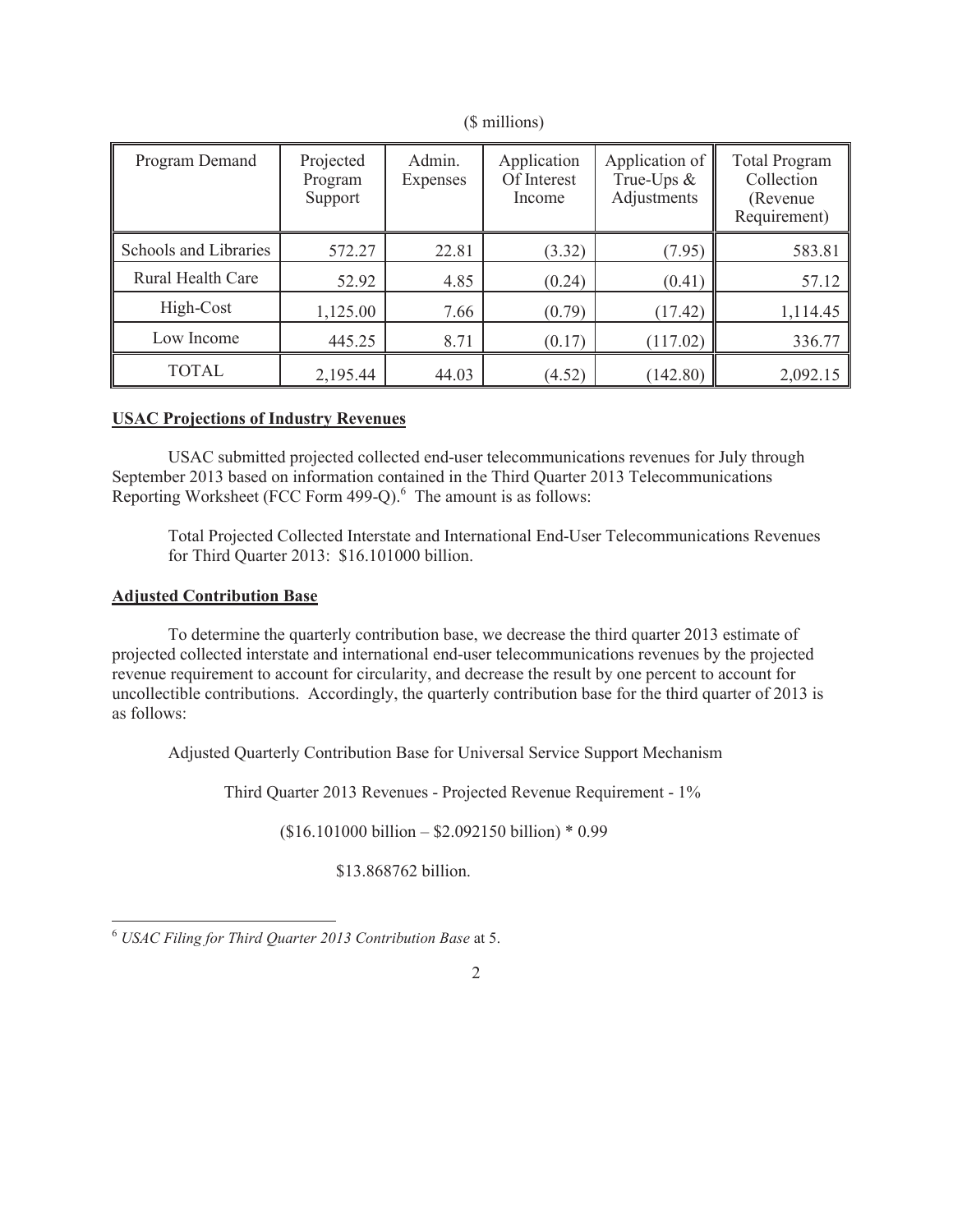### **Unadjusted Contribution Factor**

Using the above-described adjusted contribution base and the total program collection (revenue requirement) from the table above, the proposed unadjusted contribution factor for the third quarter of 2013 is as follows:

Contribution Factor for Universal Service Support Mechanisms

Total Program Collection / Adjusted Quarterly Contribution Base

\$2.092150 billion / \$13.868762 billion

0.150853

### . **Unadjusted Circularity Factor**

USAC will reduce each provider's contribution obligation by a circularity discount approximating the provider's contributions in the upcoming quarter. Accordingly, the proposed unadjusted circularity factor for the third quarter of 2013 is as follows:

Unadjusted Circularity Factor for Universal Service Support Mechanisms

1 - ((Third Quarter 2013 Revenues - Total Program Collection) / Third Quarter 2013 Revenues)

 $1 - (($16.101000 billion - $2.092150 billion) / $16.101000 billion)$ 

0.129939

#### **Proposed Contribution Factor**

The Commission has directed OMD to announce the contribution factor as a percentage rounded up to the nearest tenth of one percent.<sup>7</sup> Accordingly, the proposed contribution factor for the third quarter of 2013 is as follows:

15.1 percent

<sup>7</sup> *See Federal-State Joint Board on Universal Service, 1998 Biennial Regulatory Review – Streamlined Contributor Reporting Requirements Associated with Administration of Telecommunications Relay Service, North American Numbering Plan, Local Number Portability, and Universal Service Support Mechanisms, Telecommunications Services for Individuals with Hearing and Speech Disabilities, and the Americans with Disabilities Act of 1990, Administration of the North American Numbering Plan and North American Numbering Plan Cost Recovery Contribution Factor and Fund Size, Number Resource Optimization, Telephone Number Portability, Truth-in-Billing and Billing Format*, CC Docket Nos. 96-45, 98-171, 90-571, 92-237, 99-200, 95-116, 98-170, Order and Second Order on Reconsideration, 18 FCC Rcd 4818, 4826, para. 22 (2003) (*Second Order on Reconsideration)*.

<sup>3</sup>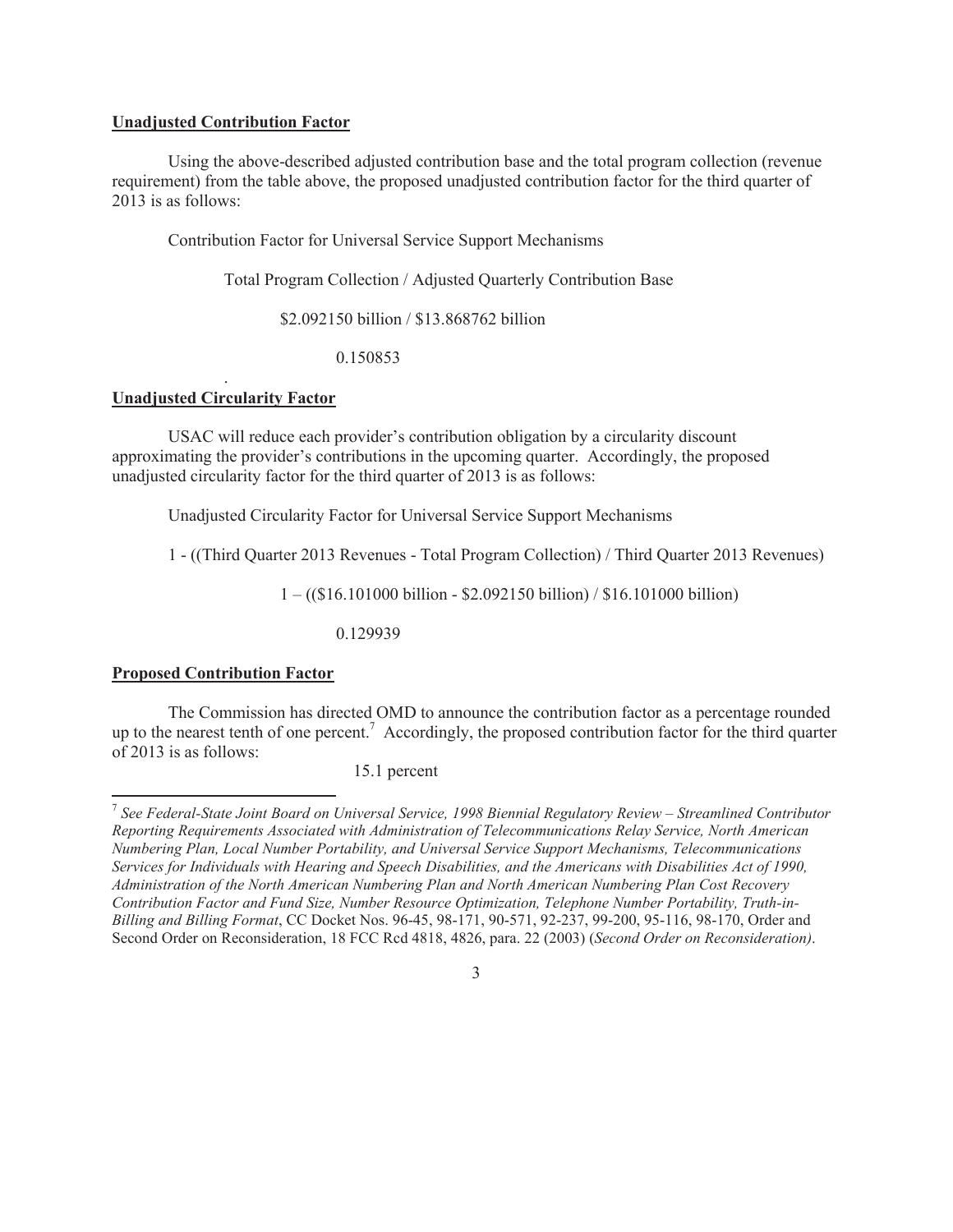### **Proposed Circularity Factor**

The Commission also has directed OMD to account for contribution factor rounding when calculating the circularity discount factor.<sup>8</sup> Accordingly, the proposed circularity factor for the third quarter of 2013 is as follows:

0.130784<sup>9</sup>

#### **Conclusion**

If the Commission takes no action regarding the projections of demand and administrative expenses and the proposed contribution factor within the 14-day period following release of this Public Notice, they shall be deemed approved by the Commission.<sup>10</sup> USAC shall use the contribution factor to calculate universal service contributions for the third quarter of 2013. USAC will reduce each provider's contribution obligation by a circularity discount approximating the provider's contributions in the upcoming quarter.<sup>11</sup> USAC includes contribution obligations less the circularity discount in invoices sent to contributors. Contribution payments are due on the dates shown on the invoice. Contributors will pay interest for each day for which the payments are late. Contributors failing to pay contributions in a timely fashion may be subject to the enforcement provisions of the Communications Act of 1934, as amended, and any other applicable law. In addition, contributors may be billed by USAC for reasonable costs of collecting overdue contributions.<sup>12</sup>

We also emphasize that carriers may not mark up federal universal service line-item amounts above the contribution factor.<sup>13</sup> Thus, carriers may not, during the third quarter of 2013, recover through a federal universal service line item an amount that exceeds 15.1percent of the interstate telecommunications charges on a customer's bill.

<sup>10</sup> *See* 47 C.F.R. § 54.709(a)(3).

<sup>11</sup> USAC will calculate each individual contributor's contribution in the following manner: (proposed contribution factor \* contributor's projected collected revenues) – (proposed circularity discount factor \* proposed contribution factor \* contributor's projected collected revenues).

<sup>12</sup> *See* 47 C.F.R. § 54.713.

<sup>13</sup> *See* 47 C.F.R. § 54.712.

4

<sup>8</sup> *Id*.

<sup>&</sup>lt;sup>9</sup> The proposed circularity discount factor =  $1 +$  [(unadjusted circularity discount factor – 1) \* (unadjusted contribution factor / proposed contribution factor)]. The proposed circularity discount factor is calculated in a spreadsheet program, which means that internal calculations are made with more than 15 decimal places.